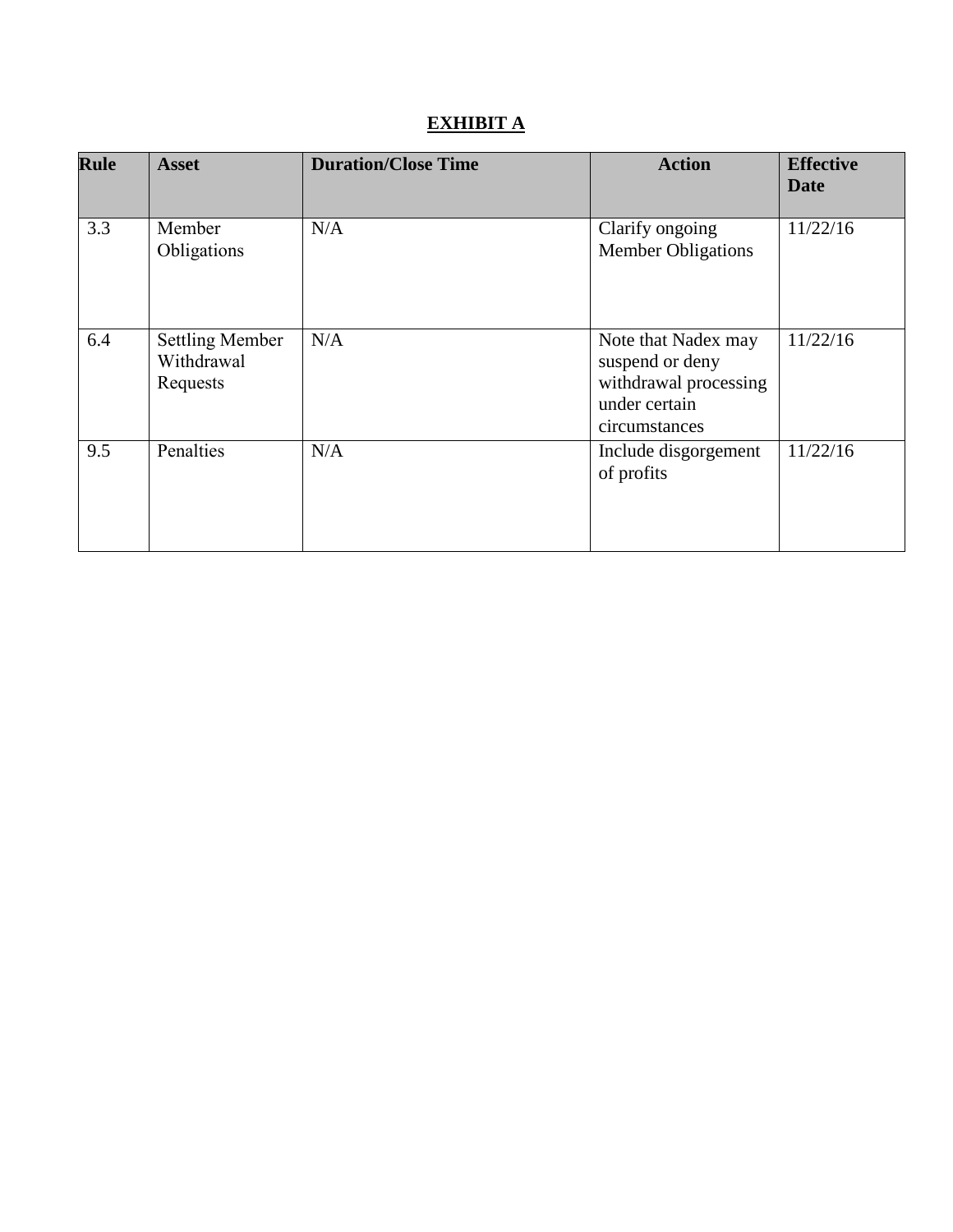#### **EXHIBIT B**

#### Amendment of Rules 3.3, 6.4, 9.5

*(The following Rule amendments are underlined and deletions are stricken out)*

#### RULES  $1.1 - 3.2$  [UNCHANGED]

## RULE 3.3 MEMBER OBLIGATIONS

(a) Each Member and any Authorized Trader(s) thereof, must comply with these Rules, applicable provisions of the Commodity Exchange Act, and relevant Commission regulations. Each Member and any Authorized Trader(s) thereof must also cooperate promptly and fully with Nadex, its agents, and/or the Commission in any investigation, call for information, inquiry, audit, examination, or proceeding. Such cooperation shall include providing Nadex with access to information on the activities of such Member and/or Authorized Trader in any referenced market that provides the underlying prices for any Nadex market. Additionally, each Member must update its e-mail address within 24 hours after any change and update all other information provided in its application for membership within five days after that information has changed. If any Member or Authorized Trader(s) thereof fail to satisfy these obligations, Nadex may revoke or suspend the Member's privileges in full or in part. Each Member may also be subject to civil or criminal prosecution.

(b) Each Member consents to allow Nadex to provide all information Nadex has about the Member, including the Member's trading activity, to the Commission or any other Regulatory Agency, law enforcement authority, or judicial tribunal, including (as may be required by information sharing agreements or other contractual, regulatory, or legal provisions) foreign regulatory or self-regulatory bodies, law enforcement authorities, or judicial tribunals.

(c) Each Member and each Member's Authorized Trader(s) are required to review the "Notices" section of the Nadex website to make itself aware of material changes to these Rules or other notices that may affect your rights and obligations as a Member of Nadex.

(d) Each Member must immediately notify Nadex in writing upon becoming aware:

(i) that the Member, any of the Member's officers or any of the Member's Authorized Traders has had access or trading privileges suspended, access to, or membership denied, in any commodity, securities, or swaps exchange, brokerage, association, or Regulatory Agency; or clearing membership in, any Regulatory Agency denied;

(ii) that the Member, any of the Member's officers or any of the Member's Authorized Traders has been convicted of, pled guilty or no contest to, or entered a plea agreement to, any felony in any domestic, foreign or military court;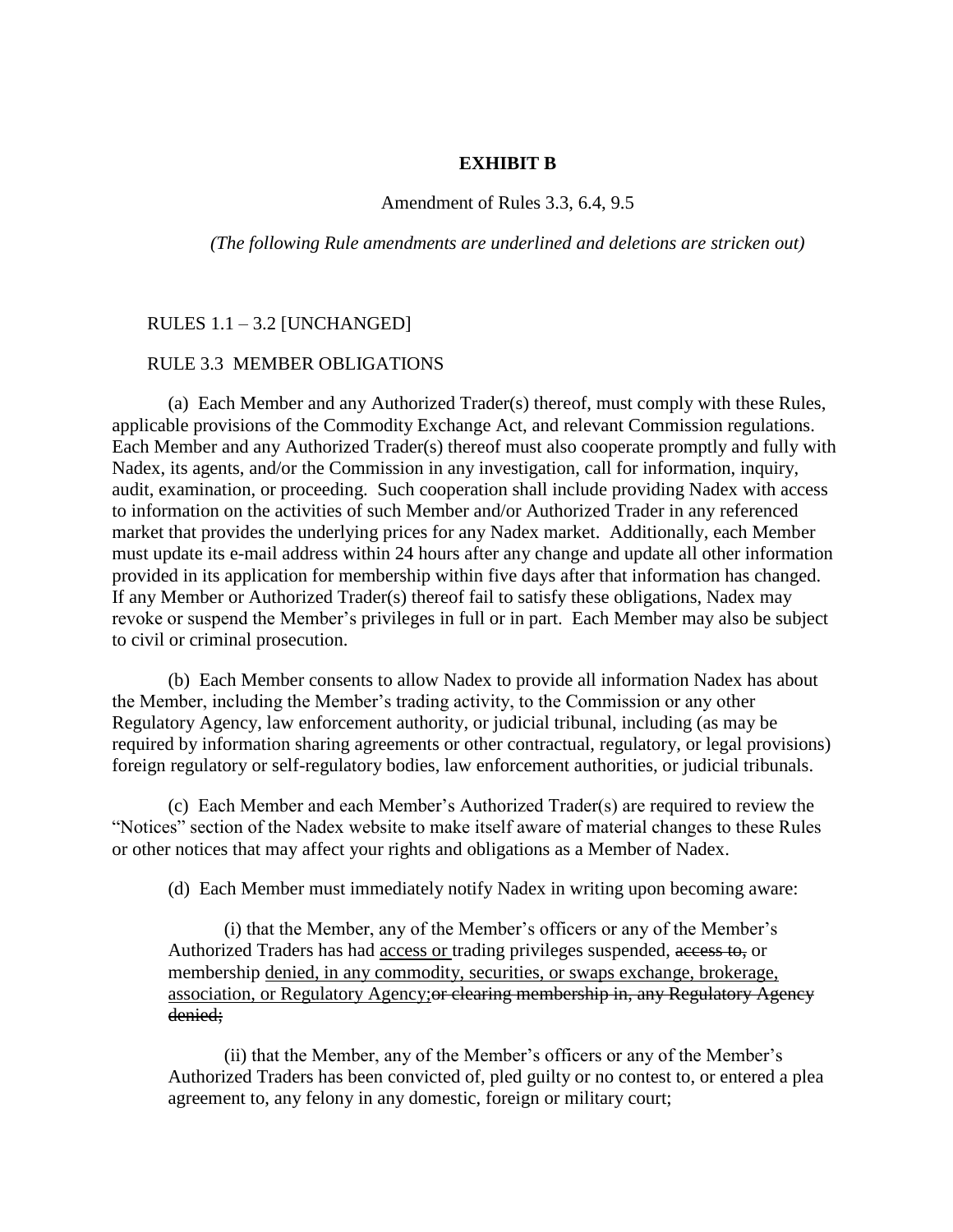(iii) that the Member, any of the Member's officers or any of the Member's Authorized Traders has been convicted of, plead guilty or no contest to, or entered a plea agreement to a misdemeanor in any domestic, foreign or military court which involves:

> (1) embezzlement, theft, extortion, fraud, fraudulent conversion, forgery, counterfeiting, false pretenses, bribery, gambling, racketeering, or misappropriation of funds, securities or properties; or

> (2) any transaction in or advice concerning swaps, futures, options on futures, leveraged transactions or securities;

(iv) that the Member, any of the Member's officers or any of the Member's Authorized Traders has been subject to, or associated with a firm that was subject to regulatory proceedings before any Regulatory Agency;

(v) that the Member, any of the Member's officers or any of the Member's Authorized Traders is currently a party to any investigation or proceeding, the resolution of which could result in an event described in Rule 3.3(d)(i)-(iv);

(vi) of any other material change in any information contained in the Member's membership application;

(vii) of any failure to segregate or maintain adequate Customer funds as required by the Commission when the Member is a FCM Member;

(viii) of becoming subject to early warning reporting under Commission Regulation 1.12;

(ix) of becoming the subject of a bankruptcy petition, receivership proceeding, or the equivalent, or being unable to meet any financial obligation as it becomes due; or

(x) of information that concerns any financial or business developments that may materially affect the Members' ability to continue to comply with participation requirements.

(e) Each Member must diligently supervise all activities of the Member's employees and/or agents, including all Authorized Traders, relating to transactions effected on Nadex. Any violation of these Rules by any employee of a Member may constitute a violation of the Rules by such Member.

(f) A Member is not required to engage in trading activity or maintain a minimum balance in its account after initial funding. If a Member does not engage in any trading activity or maintain a positive balance for a period of one year, however, that Member's account and membership may be terminated. A Person whose membership is terminated pursuant to this provision may re-apply for membership at any time following such termination.